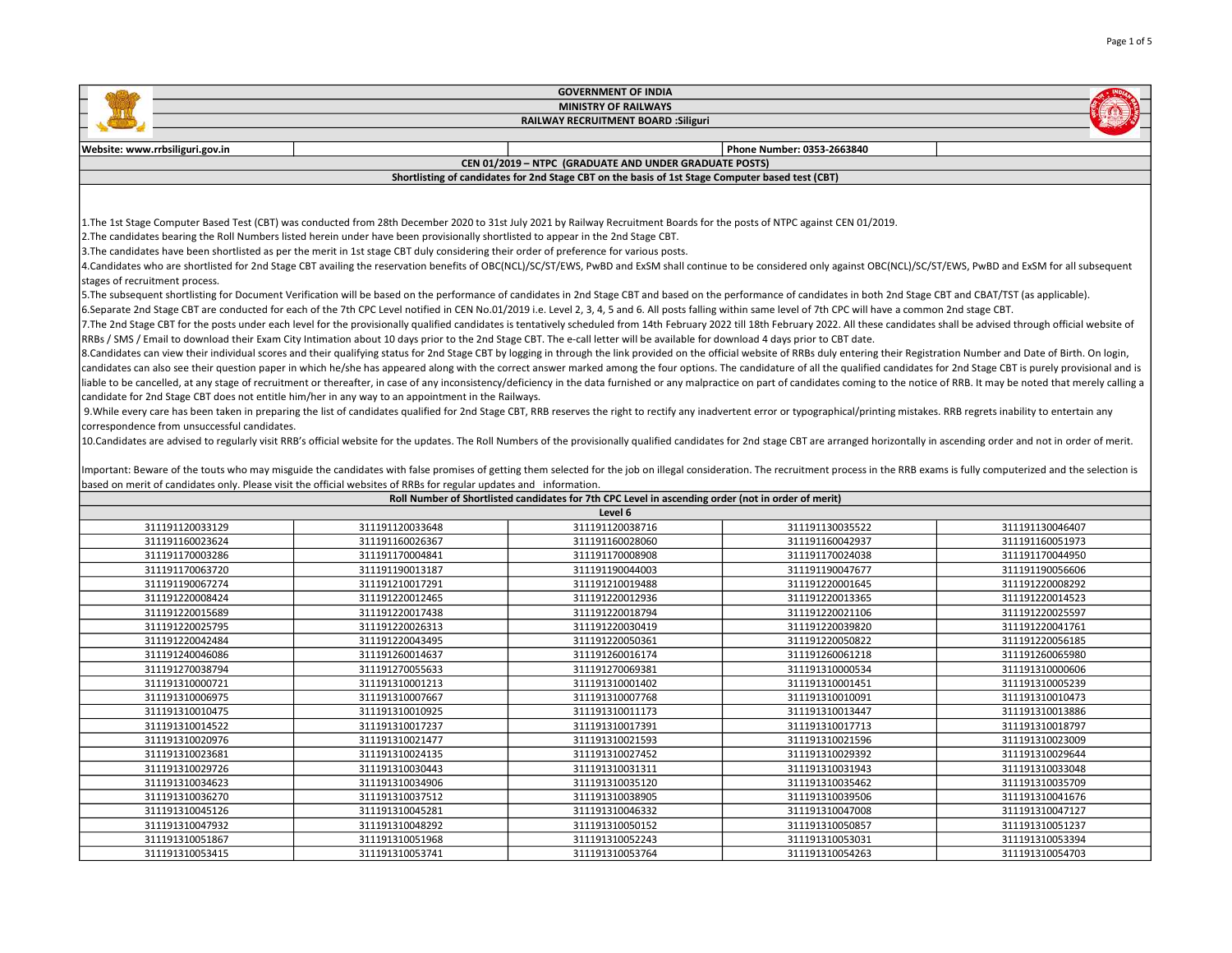| <b>GOVERNMENT OF INDIA</b>  |                                             |  |  |                            |  |  |
|-----------------------------|---------------------------------------------|--|--|----------------------------|--|--|
| <b>MINISTRY OF RAILWAYS</b> |                                             |  |  |                            |  |  |
|                             | <b>RAILWAY RECRUITMENT BOARD : Siliguri</b> |  |  |                            |  |  |
|                             |                                             |  |  |                            |  |  |
|                             | Website: www.rrbsiliguri.gov.in             |  |  | Phone Number: 0353-2663840 |  |  |

| CEN 01/2019 - NTPC (GRADUATE AND UNDER GRADUATE POSTS) |                 |                 |                 |                 |  |
|--------------------------------------------------------|-----------------|-----------------|-----------------|-----------------|--|
| 311191310054882                                        | 311191310055073 | 311191310055428 | 311191310055594 | 311191310055808 |  |
| 311191310055877                                        | 311191310055980 | 311191310067555 | 311191310068369 | 311191310070025 |  |
| 311191310070097                                        | 311191310070623 | 311192120010513 | 311192120011939 | 311192120013691 |  |
| 311192120021294                                        | 311192120025830 | 311192120033315 | 311192120033523 | 311192120043312 |  |
| 311192130009393                                        | 311192130024194 | 311192130036382 | 311192130071487 | 311192160014929 |  |
| 311192160016105                                        | 311192160017400 | 311192160035090 | 311192160036032 | 311192160039819 |  |
| 311192160041615                                        | 311192160042346 | 311192160042407 | 311192160043781 | 311192170020870 |  |
| 311192170043978                                        | 311192170044872 | 311192170050586 | 311192190028382 | 311192210002392 |  |
| 311192220009889                                        | 311192220010222 | 311192220011125 | 311192220012166 | 311192220013068 |  |
| 311192220014091                                        | 311192220016257 | 311192220023388 | 311192220024023 | 311192220024062 |  |
| 311192220025673                                        | 311192220026152 | 311192220029072 | 311192220029549 | 311192220029583 |  |
| 311192220031033                                        | 311192220032579 | 311192220036358 | 311192220036480 | 311192220036721 |  |
| 311192220037579                                        | 311192220037856 | 311192220038225 | 311192220038810 | 311192220040325 |  |
| 311192220040609                                        | 311192220041810 | 311192220041837 | 311192220042450 | 311192220045504 |  |
| 311192220047625                                        | 311192220050100 | 311192220050263 | 311192220050765 | 311192220055261 |  |
| 311192220055369                                        | 311192220056005 | 311192220058371 | 311192220065916 | 311192220072809 |  |
| 311192260060733                                        | 311192270033340 | 311192270052662 | 311192270052766 | 311192270055038 |  |
| 311192310000650                                        | 311192310000774 | 311192310001416 | 311192310009382 | 311192310009586 |  |
| 311192310010608                                        | 311192310010623 | 311192310010908 | 311192310012725 | 311192310012818 |  |
| 311192310013103                                        | 311192310013586 | 311192310014664 | 311192310015465 | 311192310015820 |  |
| 311192310015831                                        | 311192310016003 | 311192310016140 | 311192310016261 | 311192310016550 |  |
| 311192310017654                                        | 311192310017997 | 311192310018680 | 311192310018689 | 311192310020310 |  |
| 311192310021820                                        | 311192310021951 | 311192310022080 | 311192310022805 | 311192310023145 |  |
| 311192310023740                                        | 311192310024007 | 311192310024020 | 311192310024094 | 311192310025389 |  |
| 311192310025450                                        | 311192310025580 | 311192310025785 | 311192310025808 | 311192310026105 |  |
| 311192310026402                                        | 311192310027363 | 311192310027377 | 311192310027446 | 311192310028255 |  |
| 311192310028739                                        | 311192310029850 | 311192310029911 | 311192310030220 | 311192310030777 |  |
| 311192310032022                                        | 311192310032814 | 311192310033883 | 311192310035985 | 311192310036742 |  |
| 311192310038084                                        | 311192310038232 | 311192310038478 | 311192310038777 | 311192310038792 |  |
| 311192310038833                                        | 311192310039732 | 311192310040044 | 311192310040532 | 311192310040537 |  |
| 311192310040694                                        | 311192310042261 | 311192310042883 | 311192310044901 | 311192310044979 |  |
| 311192310046436                                        | 311192310047057 | 311192310049226 | 311192310049391 | 311192310050671 |  |
| 311192310051129                                        | 311192310051632 | 311192310051967 | 311192310052057 | 311192310052480 |  |
| 311192310052671                                        | 311192310053184 | 311192310053197 | 311192310053268 | 311192310053457 |  |
| 311192310053750                                        | 311192310053871 | 311192310053884 | 311192310053899 | 311192310054658 |  |
| 311192310054666                                        | 311192310054675 | 311192310055001 | 311192310055094 | 311192310055610 |  |
| 311192310055931                                        | 311192310059914 | 311192310064322 | 311192310067559 | 311192310068092 |  |
| 311192310068202                                        | 311192310068670 | 311192310070329 | 311192310072712 | 311192310072772 |  |
| 311192310072777                                        | 311193110023080 | 311193120010944 | 311193120013399 | 311193120017568 |  |
| 311193120019634                                        | 311193120020102 | 311193120020633 | 311193120026655 | 311193120027682 |  |
| 311193120029269                                        | 311193120040019 | 311193120044784 | 311193120046840 | 311193160005231 |  |
| 311193160013689                                        | 311193160027908 | 311193170008154 | 311193190002725 | 311193210043684 |  |
| 311193220001831                                        | 311193220007140 | 311193260002294 | 311193260002589 | 311193260004942 |  |
| 311193260006748                                        | 311193260007311 | 311193270002412 | 311193270006930 | 311193310000567 |  |
| 311193310001276                                        | 311193310001728 | 311193310001769 | 311193310002084 | 311193310002128 |  |
| 311193310002140                                        | 311193310002185 | 311193310002249 | 311193310002346 | 311193310002975 |  |
| 311193310003007                                        | 311193310003134 | 311193310003250 | 311193310003505 | 311193310003553 |  |
| 311193310003723                                        | 311193310003913 | 311193310004047 | 311193310004117 | 311193310004167 |  |
| 311193310004346                                        | 311193310004707 | 311193310004735 | 311193310004906 | 311193310004982 |  |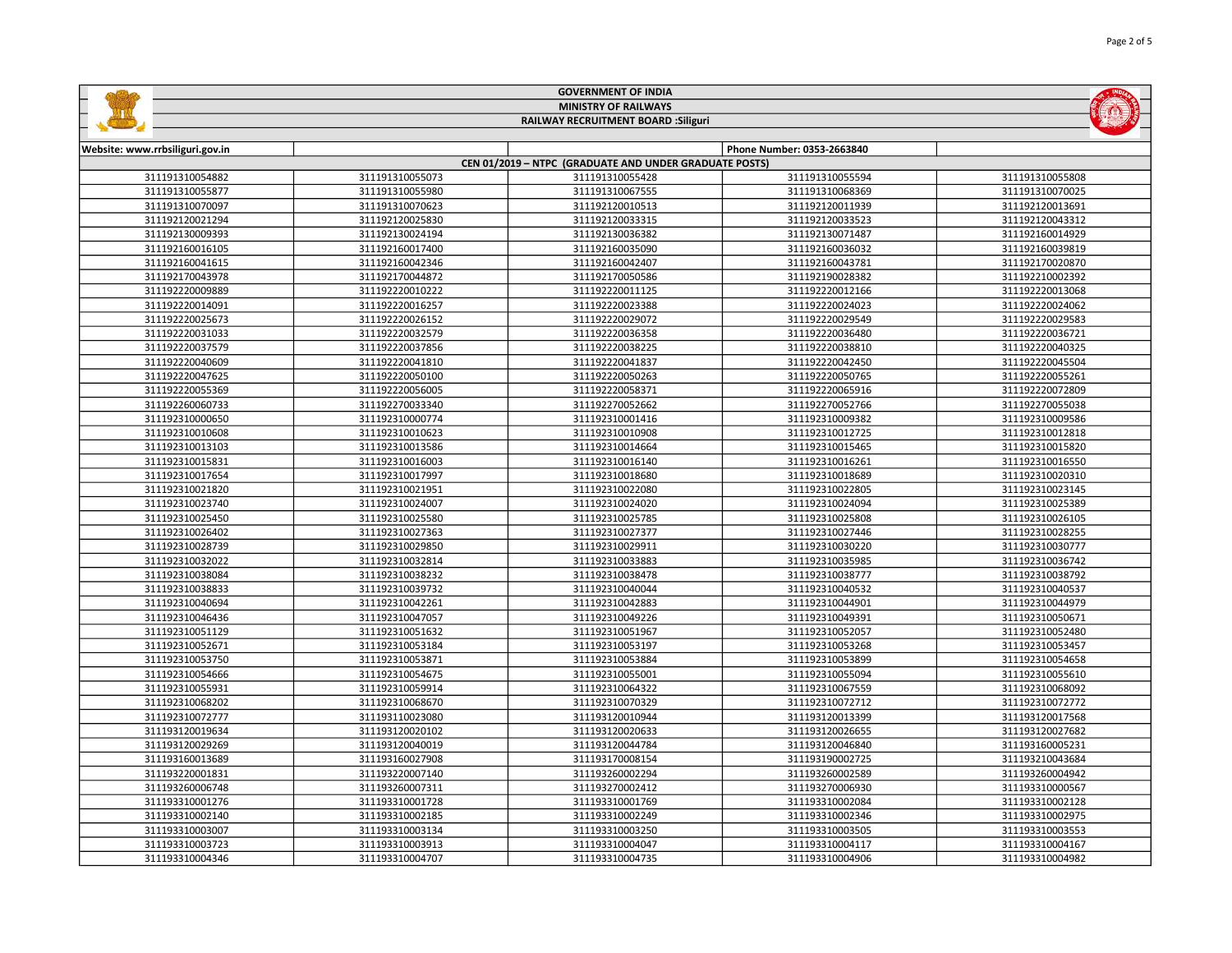|                                                        |                 | <b>GOVERNMENT OF INDIA</b>                  |                            |                 |  |
|--------------------------------------------------------|-----------------|---------------------------------------------|----------------------------|-----------------|--|
|                                                        |                 | <b>MINISTRY OF RAILWAYS</b>                 |                            |                 |  |
|                                                        |                 | <b>RAILWAY RECRUITMENT BOARD : Siliguri</b> |                            |                 |  |
|                                                        |                 |                                             |                            |                 |  |
| Website: www.rrbsiliguri.gov.in                        |                 |                                             | Phone Number: 0353-2663840 |                 |  |
| CEN 01/2019 - NTPC (GRADUATE AND UNDER GRADUATE POSTS) |                 |                                             |                            |                 |  |
| 311193310005157                                        | 311193310005202 | 311193310005301                             | 311193310005415            | 311193310005442 |  |
| 311193310005630                                        | 311193310005878 | 311193310005927                             | 311193310006088            | 311193310006134 |  |
| 311193310006210                                        | 311193310006225 | 311193310006285                             | 311193310006330            | 311193310006528 |  |

| 311193310005630 | 311193310005878 | 311193310005927 | 311193310006088 | 311193310006134 |
|-----------------|-----------------|-----------------|-----------------|-----------------|
| 311193310006210 | 311193310006225 | 311193310006285 | 311193310006330 | 311193310006528 |
| 311193310006554 | 311193310006666 | 311193310006781 | 311193310007534 | 311193310007646 |
| 311193310007799 | 311193310007921 | 311193310008065 | 311193310008138 | 311193310008210 |
| 311193310008432 | 311193310008458 | 311193310008548 | 311193310008763 | 311193310008778 |
| 311194120010661 | 311194120011748 | 311194120012001 | 311194120013202 | 311194120013815 |
| 311194120015210 | 311194120015479 | 311194120016724 | 311194120019708 | 311194120020092 |
| 311194120021619 | 311194120023373 | 311194120025489 | 311194120025977 | 311194120026933 |
| 311194120027164 | 311194120030233 | 311194120040850 | 311194120041051 | 311194120045025 |
| 311194120045465 | 311194120052776 | 311194130008959 | 311194130012341 | 311194130015089 |
| 311194130015144 | 311194130015873 | 311194130015918 | 311194130016864 | 311194130016968 |
| 311194130022414 | 311194130023830 | 311194130024796 | 311194130024828 | 311194130025339 |
| 311194130027354 | 311194130028924 | 311194130031672 | 311194130042049 | 311194130046518 |
| 311194130054543 | 311194130055079 | 311194130056857 | 311194130059658 | 311194130059874 |
| 311194130061840 | 311194130064430 | 311194150009898 | 311194150011097 | 311194150012966 |
| 311194150015579 | 311194150018222 | 311194150020095 | 311194150030236 | 311194150038330 |
| 311194150042706 | 311194150049812 | 311194150057935 | 311194160009879 | 311194160010092 |
| 311194160010891 | 311194160011058 | 311194160012666 | 311194160018213 | 311194160019998 |
| 311194160022448 | 311194160022539 | 311194160023668 | 311194160024689 | 311194160025457 |
| 311194160025596 | 311194160026366 | 311194160026930 | 311194160029286 | 311194160031834 |
| 311194160033502 | 311194160033587 | 311194160033680 | 311194160035838 | 311194160037661 |
| 311194160037720 | 311194160038331 | 311194160040727 | 311194160041187 | 311194160041596 |
| 311194160042585 | 311194160043263 | 311194160043811 | 311194160050308 | 311194160052929 |
| 311194160055987 | 311194170009462 | 311194170014453 | 311194170016406 | 311194170019265 |
| 311194170019297 | 311194170019457 | 311194170020640 | 311194170022445 | 311194170022498 |
| 311194170023357 | 311194170029826 | 311194170037096 | 311194170040604 | 311194170043040 |
| 311194170055383 | 311194170055669 | 311194170055988 | 311194170056997 | 311194170062666 |
| 311194190012653 | 311194190019771 | 311194190020328 | 311194190025682 | 311194190027068 |
| 311194190027410 | 311194190035918 | 311194190036531 | 311194190039380 | 311194190041436 |
| 311194190048555 | 311194190057823 | 311194190059310 | 311194190061487 | 311194190062189 |
| 311194190062591 | 311194190063932 | 311194190064522 | 311194190067475 | 311194190068151 |
| 311194190069239 | 311194190070070 | 311194190070182 | 311194190071002 | 311194200039645 |
| 311194220008273 | 311194220009543 | 311194220010395 | 311194220013142 | 311194220020313 |
| 311194220021238 | 311194220022408 | 311194220022584 | 311194220022684 | 311194220023531 |
| 311194220025623 | 311194220025789 | 311194220025924 | 311194220026321 | 311194220026387 |
| 311194220026441 | 311194220026905 | 311194220027415 | 311194220028416 | 311194220028636 |
| 311194220029087 | 311194220029263 | 311194220030555 | 311194220030602 | 311194220032516 |
| 311194220033545 | 311194220034072 | 311194220035177 | 311194220035641 | 311194220035776 |
| 311194220036657 | 311194220038063 | 311194220038228 | 311194220040595 | 311194220041683 |
| 311194220041766 | 311194220043037 | 311194220044203 | 311194220044335 | 311194220044465 |
| 311194220047414 | 311194220050505 | 311194220050532 | 311194220051996 | 311194220053563 |
| 311194220056072 | 311194220056420 | 311194220058099 | 311194220058239 | 311194220059539 |
| 311194220059573 | 311194220060609 | 311194220060631 | 311194220061371 | 311194220061516 |
| 311194220062012 | 311194220062626 | 311194220062768 | 311194220062860 | 311194220062896 |
| 311194220063830 | 311194220064238 | 311194220066193 | 311194220066688 | 311194220067412 |
| 311194220067736 | 311194220068307 | 311194220068864 | 311194220070006 | 311194220070359 |
| 311194220070523 | 311194220070599 | 311194220070686 | 311194220070803 | 311194220070937 |
| 311194220070957 | 311194220071161 | 311194220071302 | 311194220071389 | 311194220071707 |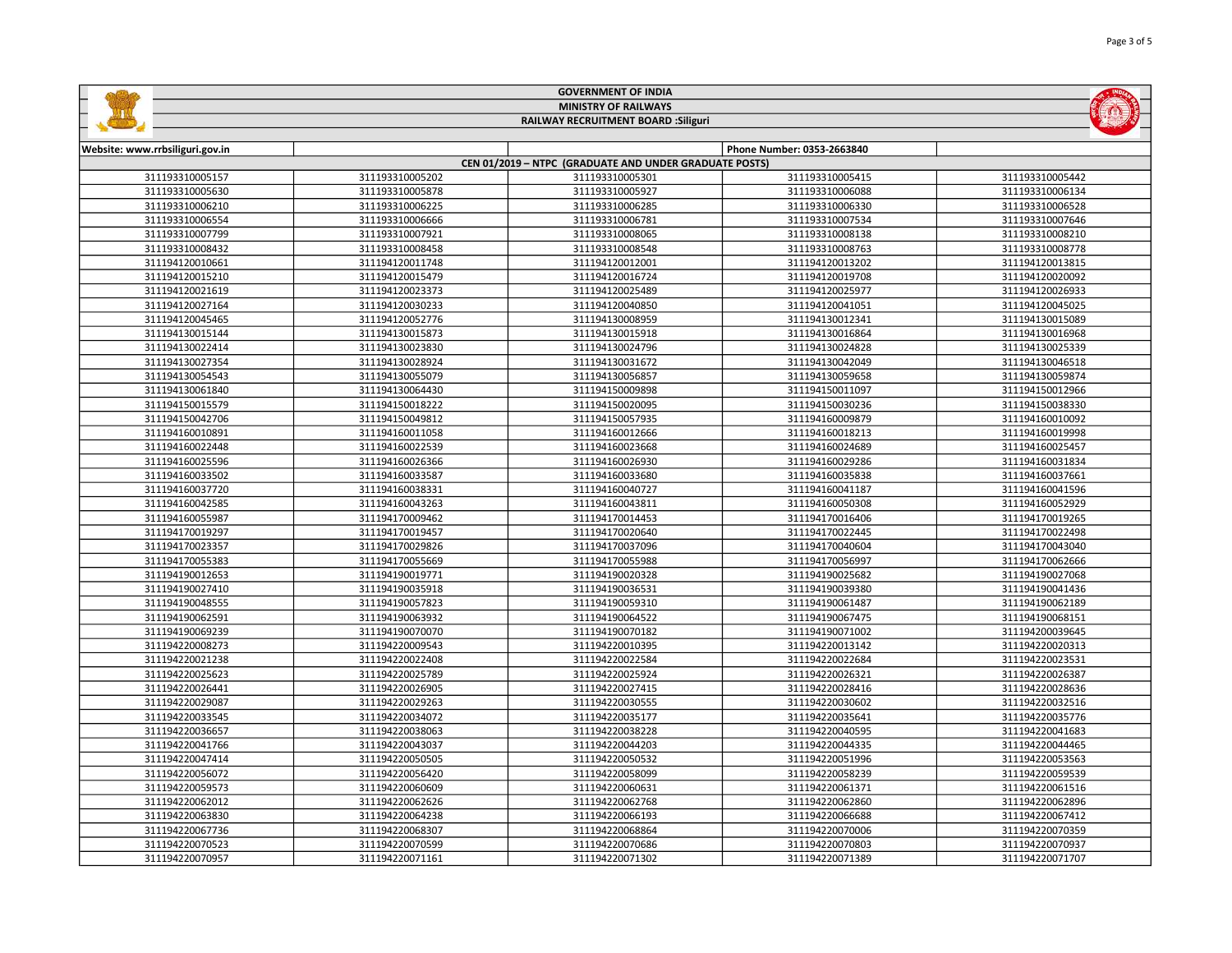| <b>GOVERNMENT OF INDIA</b>                  |
|---------------------------------------------|
| <b>MINISTRY OF RAILWAYS</b>                 |
| <b>RAILWAY RECRUITMENT BOARD : Siliguri</b> |
|                                             |

E

| Website: www.rrbsiliguri.gov.in                        |                 |                 | Phone Number: 0353-2663840 |                 |  |
|--------------------------------------------------------|-----------------|-----------------|----------------------------|-----------------|--|
| CEN 01/2019 - NTPC (GRADUATE AND UNDER GRADUATE POSTS) |                 |                 |                            |                 |  |
| 311194220071887                                        | 311194220072660 | 311194230011364 | 311194230021967            | 311194230027876 |  |
| 311194230027886                                        | 311194230031555 | 311194230038181 | 311194230045233            | 311194230048287 |  |
| 311194230059019                                        | 311194230063709 | 311194230071640 | 311194250024791            | 311194250027597 |  |
| 311194250041893                                        | 311194250046513 | 311194250050519 | 311194250051134            | 311194250062799 |  |
| 311194260008964                                        | 311194260009982 | 311194260011021 | 311194260011648            | 311194260011793 |  |
| 311194260011807                                        | 311194260011935 | 311194260013892 | 311194260014789            | 311194260016836 |  |
| 311194260017635                                        | 311194260017806 | 311194260017867 | 311194260018494            | 311194260018530 |  |
| 311194260018695                                        | 311194260019561 | 311194260020247 | 311194260020269            | 311194260020558 |  |
| 311194260021988                                        | 311194260022387 | 311194260022420 | 311194260025699            | 311194260026714 |  |
| 311194260027965                                        | 311194260028502 | 311194260029400 | 311194260029409            | 311194260031717 |  |
| 311194260034616                                        | 311194260037269 | 311194260038370 | 311194260040399            | 311194260041731 |  |
| 311194260042055                                        | 311194260042222 | 311194260043076 | 311194260045117            | 311194260046448 |  |
| 311194260052102                                        | 311194260057159 | 311194260058015 | 311194260059238            | 311194260060315 |  |
| 311194260060724                                        | 311194260060966 | 311194260061304 | 311194260061412            | 311194260061781 |  |
| 311194260061823                                        | 311194260064107 | 311194260066826 | 311194260068029            | 311194260068715 |  |
| 311194260070213                                        | 311194260070219 | 311194260071704 | 311194260072702            | 311194270012598 |  |
| 311194270018185                                        | 311194270020216 | 311194270025081 | 311194270027582            | 311194270035455 |  |
| 311194270035992                                        | 311194270036245 | 311194270039746 | 311194270043823            | 311194270043864 |  |
| 311194270048675                                        | 311194270051407 | 311194270052733 | 311194270052972            | 311194270053428 |  |
| 311194270054785                                        | 311194270055833 | 311194270066016 | 311194270068713            | 311194270068785 |  |
| 311194270069435                                        | 311194270069776 | 311194270070021 | 311194270070241            | 311194270070590 |  |
| 311194270070598                                        | 311194270071532 | 311194270071892 | 311194310001302            | 311194310006593 |  |
| 311194310009191                                        | 311194310010182 | 311194310011123 | 311194310011136            | 311194310011275 |  |
| 311194310011768                                        | 311194310011962 | 311194310014059 | 311194310014328            | 311194310014791 |  |
| 311194310015507                                        | 311194310015998 | 311194310016958 | 311194310018334            | 311194310019113 |  |
| 311194310019271                                        | 311194310020908 | 311194310022422 | 311194310022483            | 311194310022851 |  |
| 311194310023238                                        | 311194310023243 | 311194310023302 | 311194310024150            | 311194310024227 |  |
| 311194310024290                                        | 311194310024438 | 311194310025170 | 311194310025760            | 311194310026843 |  |
| 311194310027516                                        | 311194310028340 | 311194310028988 | 311194310029130            | 311194310029578 |  |
| 311194310030923                                        | 311194310031055 | 311194310031107 | 311194310031325            | 311194310031349 |  |
| 311194310034222                                        | 311194310034393 | 311194310034407 | 311194310034735            | 311194310034739 |  |
| 311194310035000                                        | 311194310036308 | 311194310038744 | 311194310039661            | 311194310040292 |  |
| 311194310040344                                        | 311194310041976 | 311194310042198 | 311194310042905            | 311194310043067 |  |
| 311194310044236                                        | 311194310044922 | 311194310046601 | 311194310046976            | 311194310047691 |  |
| 311194310048343                                        | 311194310050623 | 311194310050742 | 311194310051310            | 311194310051671 |  |
| 311194310052419                                        | 311194310052721 | 311194310052867 | 311194310053724            | 311194310054272 |  |
| 311194310054455                                        | 311194310054517 | 311194310054845 | 311194310055709            | 311194310055716 |  |
| 311194310057288                                        | 311194310058378 | 311194310058602 | 311194310060432            | 311194310060576 |  |
| 311194310060852                                        | 311194310061041 | 311194310062137 | 311194310065626            | 311194310067312 |  |
| 311194310068050                                        | 311194310068312 | 311194310068637 | 311194310068753            | 311194310069072 |  |
| 311194310069311                                        | 311194310069384 | 311194310069904 | 311194310070190            | 311194310070734 |  |
| 311194310070829                                        | 311194310070986 | 311194310071558 | 311194310071576            | 311194310071631 |  |
| 311194310072482                                        | 311194310072671 | 311194310072683 | 311194310072684            | 311194310072746 |  |
| 311194310072850                                        | 311195120002647 | 311195120003168 | 311195120004793            | 311195120005190 |  |
| 311195120005418                                        | 311195120006378 | 311195120008222 | 311195120051301            | 311195130002578 |  |
| 311195130003171                                        | 311195130004520 | 311195130006391 | 311195130016828            | 311195130020352 |  |
| 311195130059930                                        | 311195130061280 | 311195130061488 | 311195150021089            | 311195160002378 |  |
| 311195160004468                                        | 311195160051770 | 311195160051952 | 311195170000224            | 311195170000225 |  |
| 311195170000289                                        | 311195170003436 | 311195170003681 | 311195170003772            | 311195170004834 |  |

**CALINDARY**